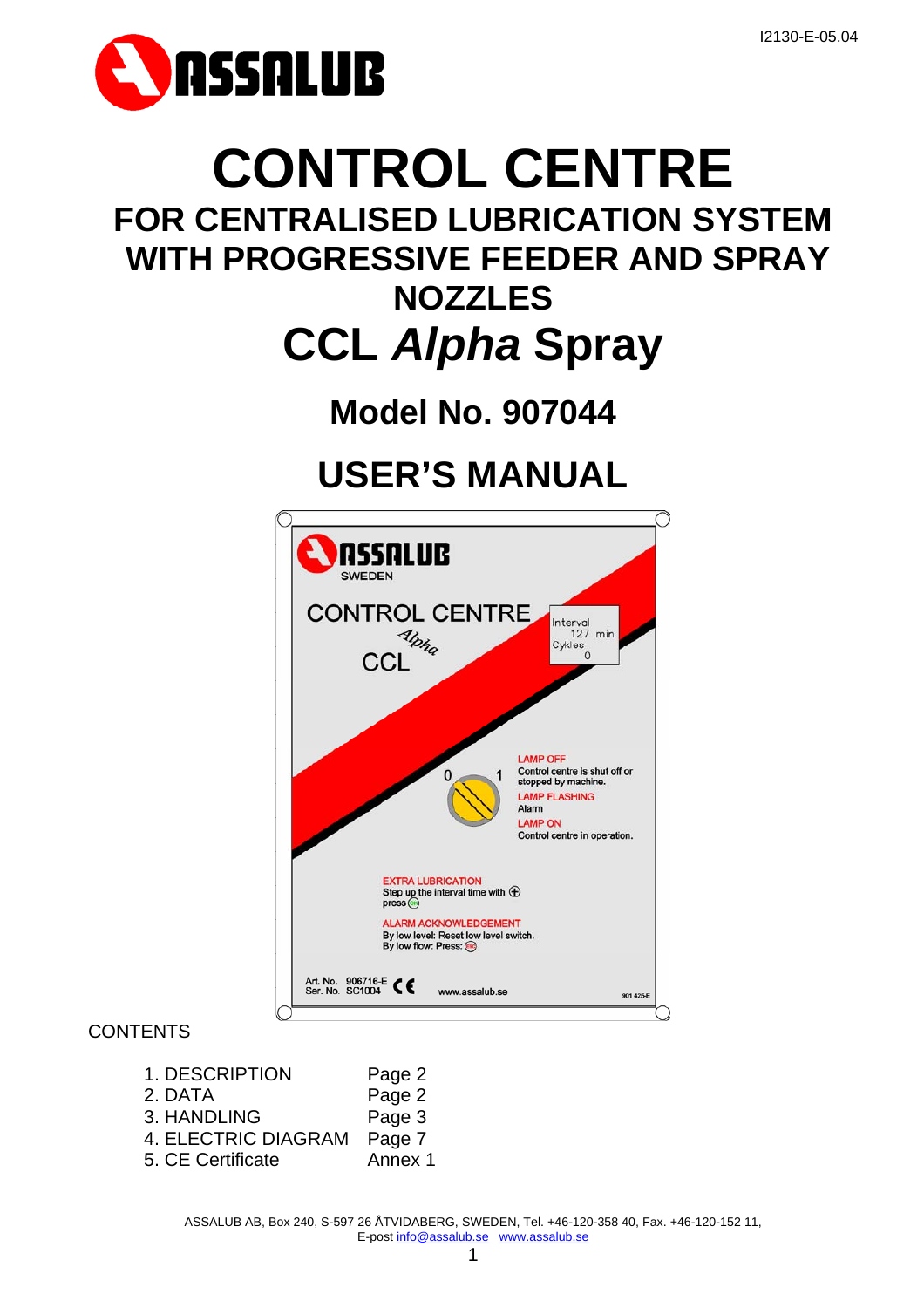#### **1. DESCRIPTION**

Control centre CCL *Alpha* is designed for controlling and monitoring of centralised lubrication systems equipped with a primary progressive feeder with cycle switch. The control centre also control an air-valve for the grease spray nozzles..

#### **FUNCTIONS**

- Adjustable interval time and number of feeder cycles.

- Extra lubrication
- Machine-interlocking control.
- Output for operating indication.

- Output for alarm signal (activated at too low a flow rate, low level of lubricant reservoir or too low air pressure.

#### DEFINITIONS

| Lubrication interval | Time between two starts of the lubrication pump.              |
|----------------------|---------------------------------------------------------------|
| Cycle                | Complete operating cycle of the progressive feeder connected. |

#### **2. DATA**

| <b>Protection class</b><br><b>Dimensions</b><br>Weight<br>Supply voltage<br>Power consumption | IP 65<br>230x300x145 (WxHxD)<br>$3,5$ kg.<br>230 V AC<br>30 W         |                                                                        |  |
|-----------------------------------------------------------------------------------------------|-----------------------------------------------------------------------|------------------------------------------------------------------------|--|
| Outputs:                                                                                      | Pump, solenoid valve 230V AC max 25W.<br>Operating indicator<br>Alarm | 24V DC max 5W.<br>Potential-free contact max.250V AC, 30V DC<br>Max 1A |  |
| Inputs:                                                                                       | <b>24V DC</b>                                                         |                                                                        |  |
| Adjustment range                                                                              | Interval time<br>Extra spray time<br>Cycles                           | $1 - 32$ 767 minutes<br>$1 - 32$ 767 seconds<br>$1 - 32767$            |  |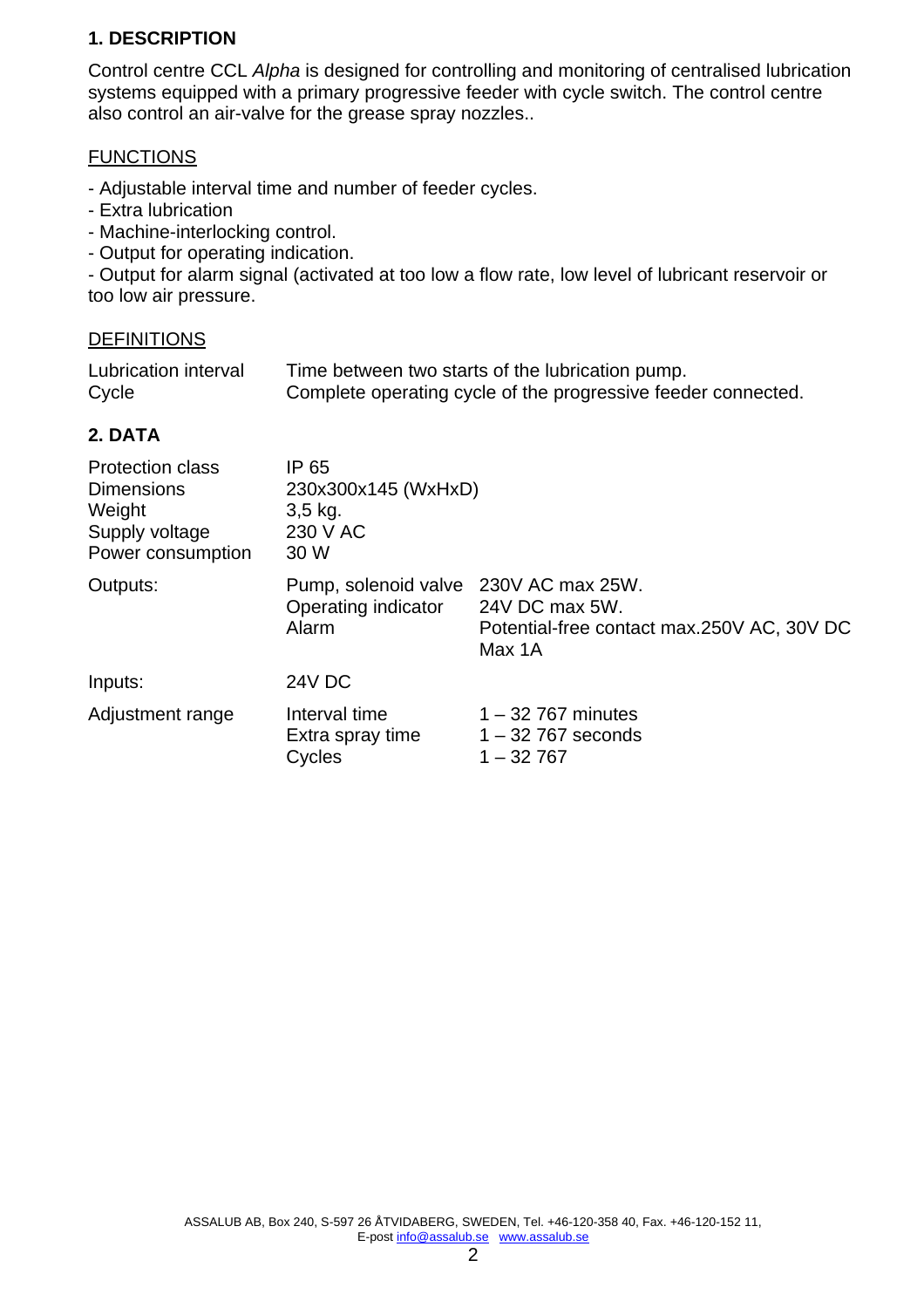#### **3. HANDLING**

#### **SETTINGS**

The time between two starts of the lubrication pump is called the interval and is adjustable. The lubrication system must comprise a progressive feeder with cycle switch. The number of cycles at each pump start can be set. The pump is being stopped after the number of cycles set have been performed.



U-link the terminals 111 and 112 to enter the setting mode.

Place the cursor at the setting to be changed with the up/down arrow.

Change setting by pressing +or -.

Confirm the new setting by pressing OK.

Remove the u-link between terminal 111 and 112.

Example:

A bearing requires 1 cm<sup>3</sup> of lubricant every 6th hour. The bearing is connected to one outlet of the progressive feeder which feeds 0.1 cm<sup>3</sup> per outlet and cycle. The required number of cycles is accordingly 10 every 6th hour = 360 minutes ("Interval".)

Setting the spray time:

The spray time is the extra time after that the pump has stopped when the spray valve is still open. That time is used to avoid after drip from the nozzle.



U-link the terminals 111 and 112 to enter the setting mode.

Change to the Spray setting with the right arrow.

Change setting by pressing +or -.

Confirm the new setting by pressing OK.

Remove the u-link between terminal 111 and 112.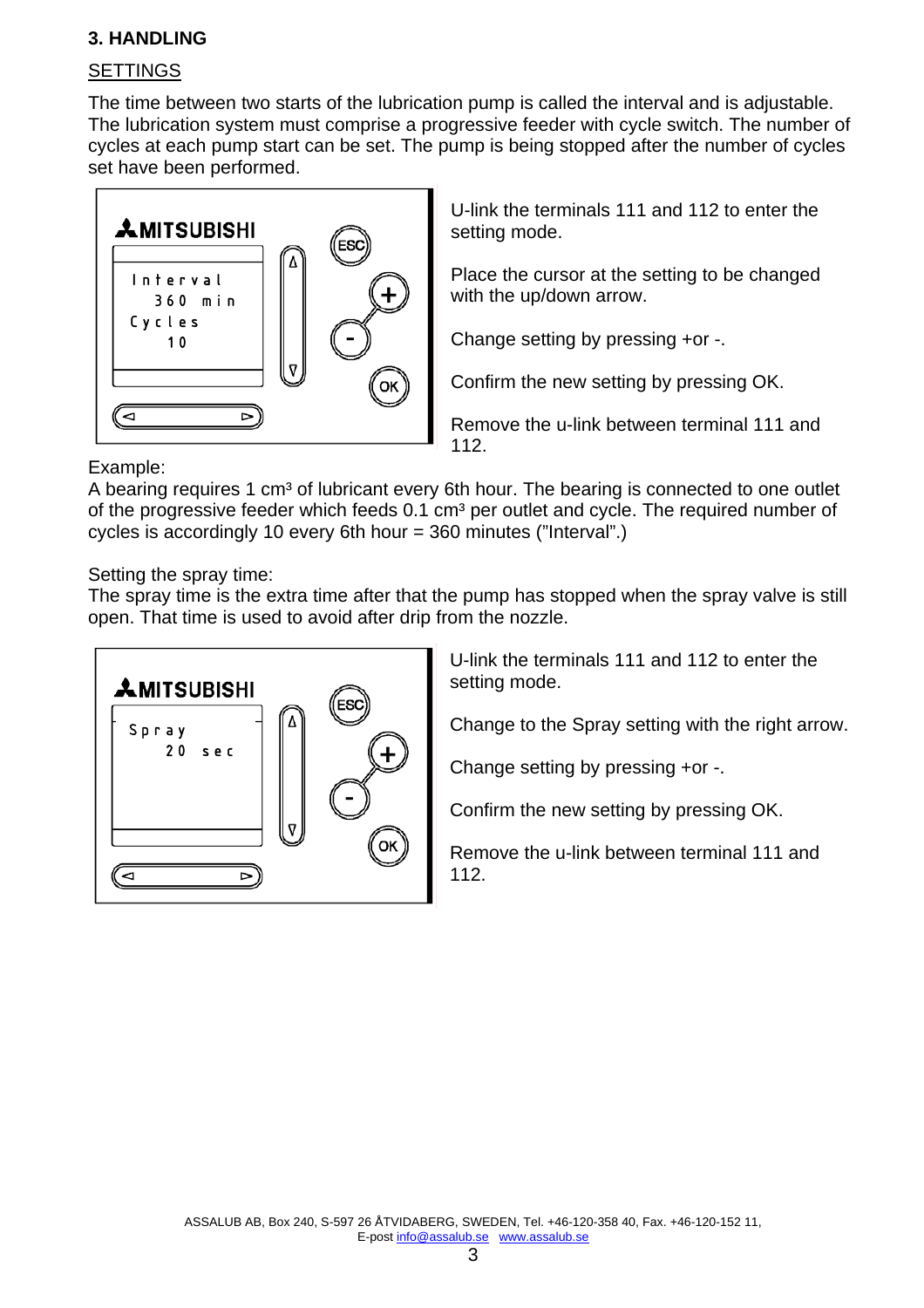#### NORMAL OPERATION

In normal operation mode the display shows the time elapsed of the interval time since the last start.



In this example 60 minutes has elapsed of the interval time.

During the pumping phase the display shows the number of cycles performed and the pumping time from the start.



In this example the pump has been operating 2 minutes and 5 cycles have been performed.

#### EXTRA LUBRICATION

An extra lubrication may be activated at any time.



Increase the interval by pressing + until it equals the entered time and press OK.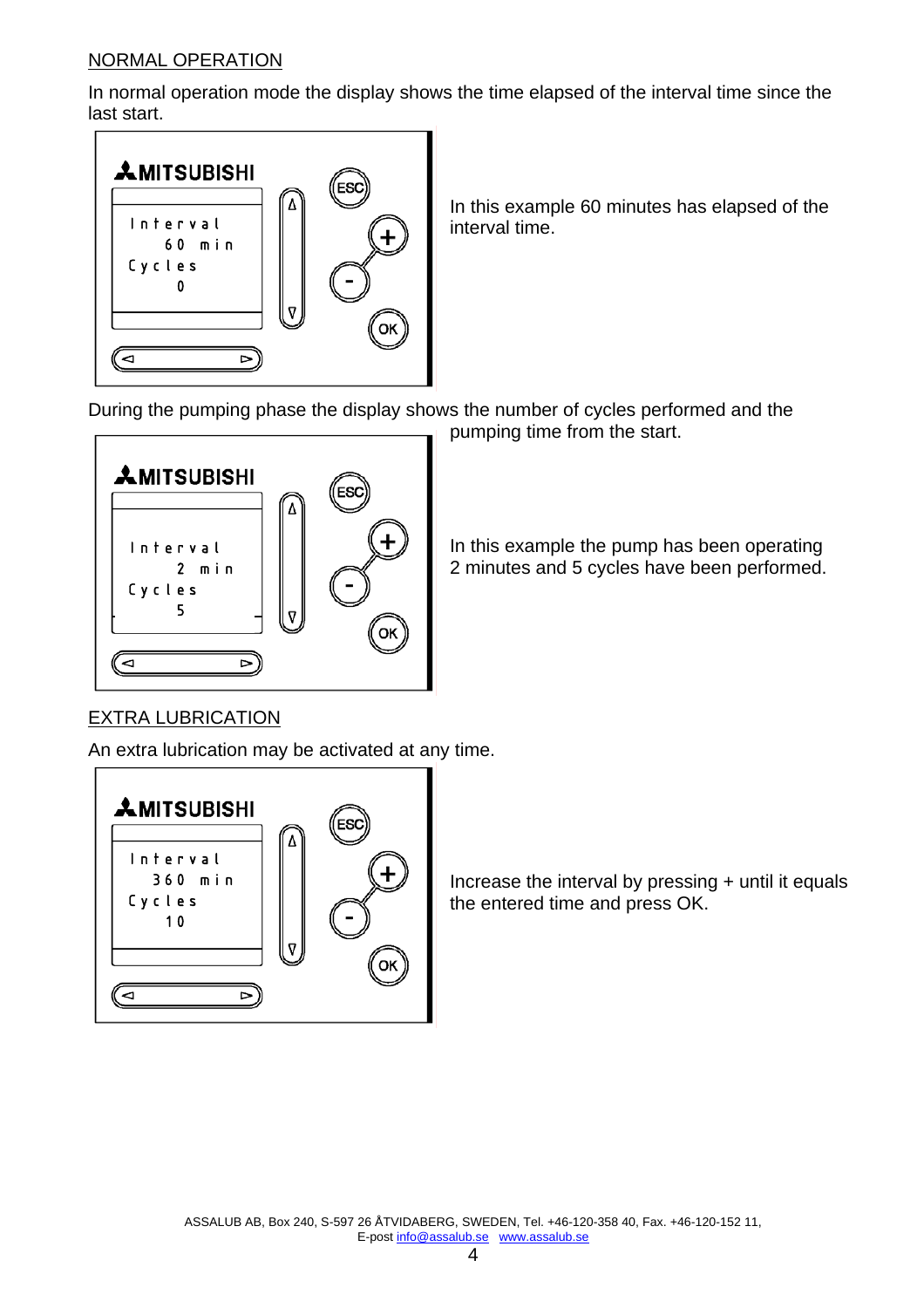#### MACHINE INTERLOCKING.

The control centre can be controlled by the lubricated machine, so called, machine interlocking.



When the contact for machine interlocking is being closed (the lubricated machine is stopped) the lubrication phase in progress, if any, is stopped as well as the time counting. At restart of the machine the lubrication phase and the time counting resumes.

#### OPERATING INDICATOR

The operating indication output (24V DC) has the same functions as the lamp in the front of the control centre.

Alternating voltage 0 - 24V: Alarm Voltage on Control centre is operating.

No voltage: Control centre is switched off or machine-interlocked.

#### ALARMS

If the entered number of cycles have not been performed at the end of the interval time, a low flow alarm will be activated.



The system stops lubricating and the alarm contact closes.

To acknowledge the alarm, press ESC - a new lubrication phase is then started.

If the alarm level switch in the lubricant reservoir is triggered, a low level alarm is activated.



The system stops lubricating and the alarm contact closes.

The alarm is deactivated when the reservoir has been replenished.

ASSALUB AB, Box 240, S-597 26 ÅTVIDABERG, SWEDEN, Tel. +46-120-358 40, Fax. +46-120-152 11, E-post info@assalub.se www.assalub.se